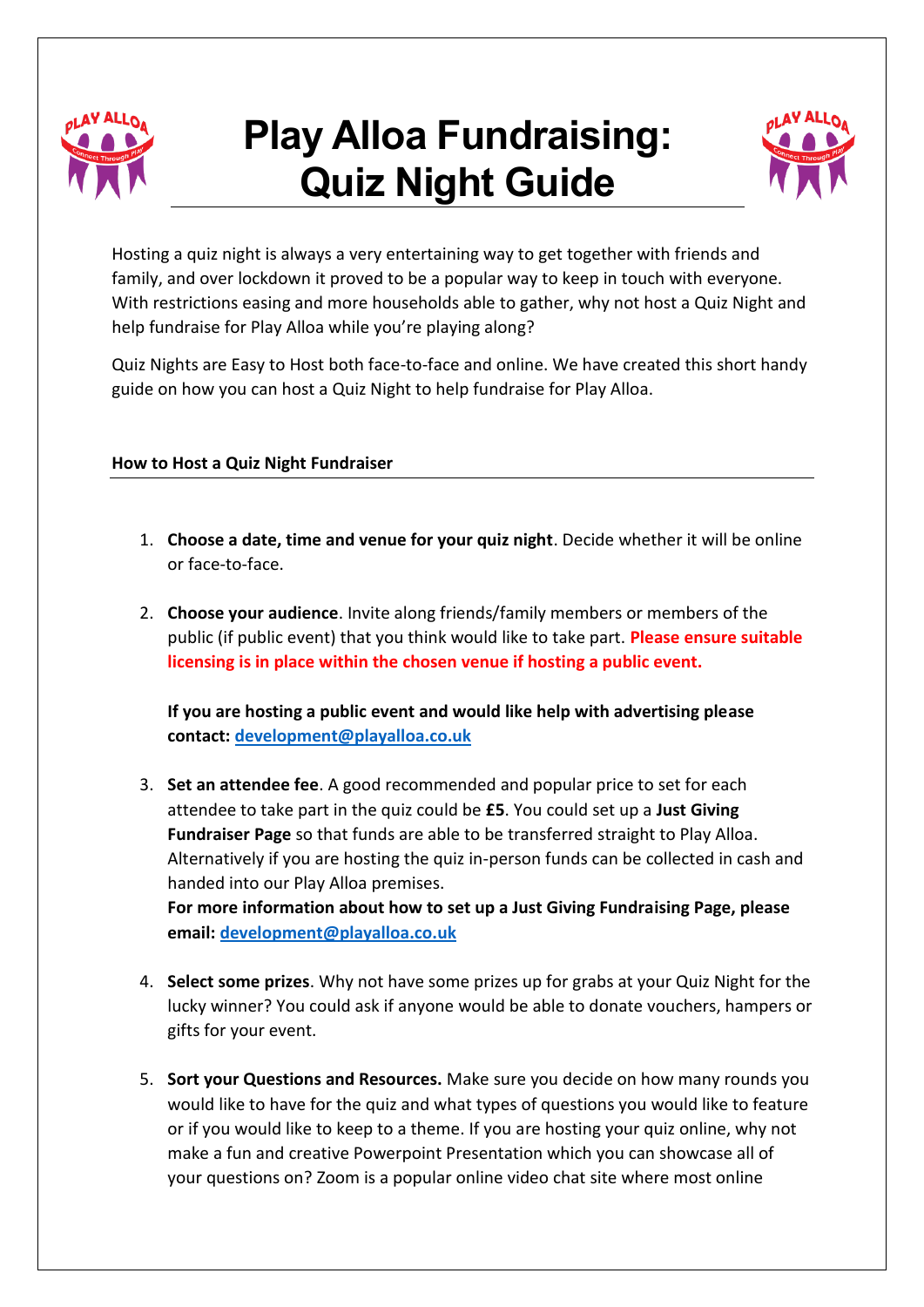quizzes are held. Microsoft Teams is also widely used as both allow you to share your screen to show your presentation to your audience. You should also make up question cards for each one of your guests if you are planning on having the quiz inperson.

Why not create some cards with images of characters that each person has to name for a more visual round? These types of rounds can help break up the quiz and make it more entertaining!

## **Remember to supply paper, pens/pencils. If hosting in-person you may need a microphone if the venue is larger.**

- 6. **Make sure you have a host and Question Writer/s**. If you are arranging your quiz make sure you know who will be hosting and who will be creating the questions and answers. Will you be hosting the entire event or do you know someone else who would like to be responsible for creating the questions/ reading out the questions? Make sure you have someone who is available to collect all of your attendee's cards at the end of the quiz, or end of each round depending on how you are hosting.
- 7. **Create a Timetable for the Quiz**. It's important to work out the timing for throughout your event. Why not include a break halfway through the quiz so people can grab something to eat or drink or have a chance to mingle. Most quiz nights range from 2-3 hours run time.

### **Here are a number of different topics you could feature on your Quiz Night:**

- 1. Movies/TV Shows
- 2. Sport
- 3. Science
- 4. Music
- 5. Geography
- 6. History
- 7. Literature
- 8. Guess the Cocktail/Guess the Recipe
- 9. Badly Described Movie Plots
- 10. General Knowledge

#### **Visual/Auditory Rounds**

- 1. Where is this Famous Map from?
- 2. Flags of the World
- 3. Guess the Logo
- 4. What is the Characters Name?
- 5. Guess the Album Cover